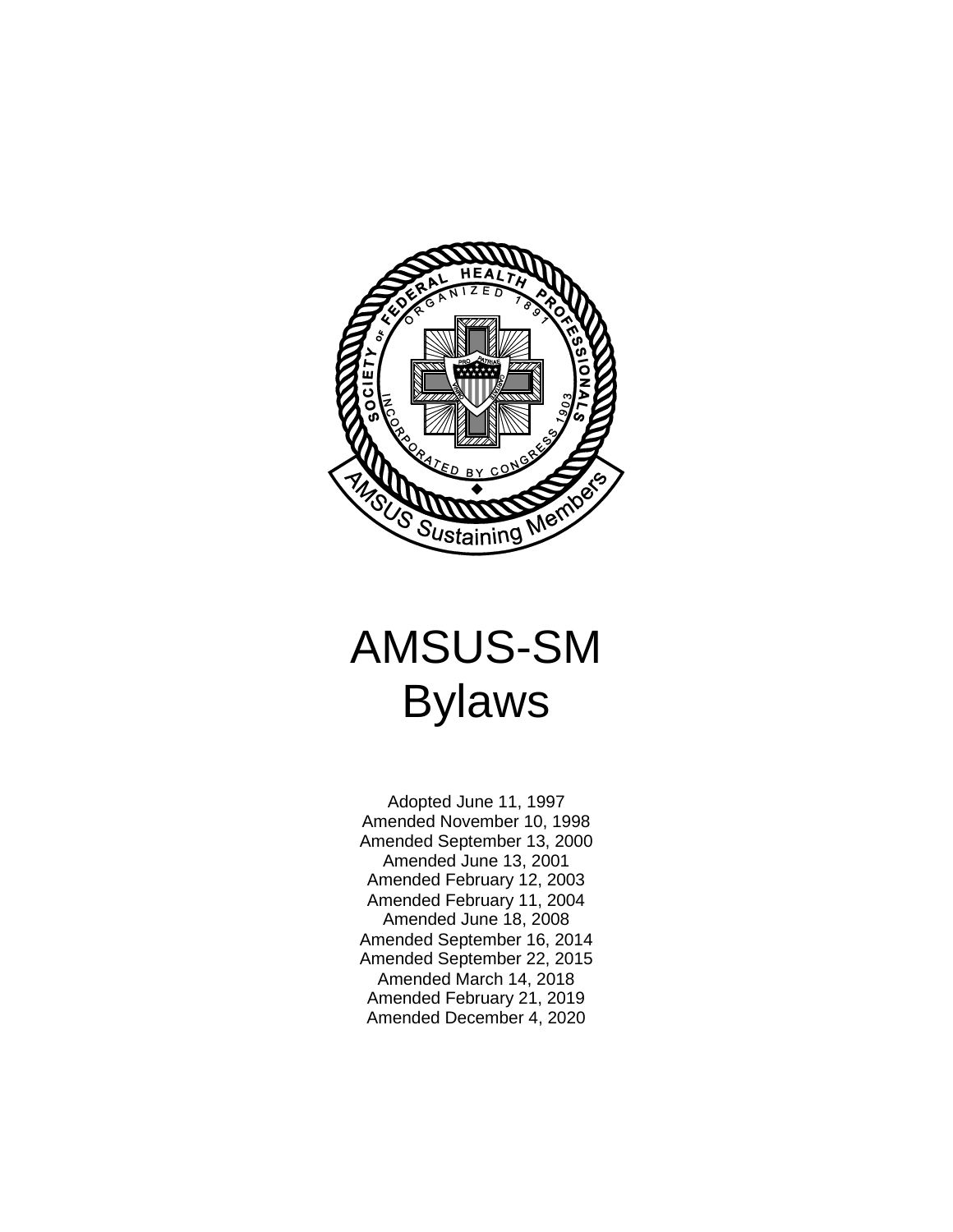## **I Name and Mission**

A. The name of the organization shall be the AMSUS Sustaining Member Group.

B. Mission Statement – A non-profit organization of member companies committed to the advancement of federal health professionals. Provide communications and education forums to present a broad selection of opportunities for member companies to see, hear and interact with leaders from the Federal Health System (e.g. Department of Veterans Affairs, Department of Defense, Indian Health Service, Health & Human Services) in an environment that fosters cooperation and the sharing of ideas for the betterment of both the member companies and these Federal agencies.

# **II. Officers**

A. The officers shall be Chairperson, Vice-Chairperson and Secretary-Treasurer.

B. The Chairperson shall be responsible for conducting the Executive Council and the General Membership meetings, delegating the position of Chairperson for the VA committee, DoD committee, Legislative committee, Medical/Surgical Supplies committee representatives on the Health Industry Federal Advisory Council (HIFAC), and any other committees deemed necessary. The Chairperson is also a non-voting member of the AMSUS Board of Directors.

C. The Vice-Chairperson shall assist the Chairperson as needed.

D. The Secretary/Treasurer shall record and report the minutes of the Executive Council and the General Membership meetings, maintain the organization's financial accounts and report status at the General Membership meetings, present an annual budget, coordinate reservations for the General Membership meetings.

E. Occasionally, AMSUS-SM may award the title of Chairman Emeritus to an AMSUS-SM Leader who has served the organization with distinction over the full four year term as an Officer, and who meets the following qualifications.

- Nomination for a Chairman Emeritus must be offered by member of AMSUS-SM Executive Committee
- Nominee must have served AMSUS-SM for 4 years as Secretary-Treasurer, Vice-Chair, Chairman, and Immediate Past-Chairman
- Nominee must have distinguished her/himself with outcomes which advanced Federal Health and AMSUS-SM as it is perceived by Federal Healthcare Leaders, AMSUS Staff & Members, and Sustaining Members. A list of accomplishments which support such distinguished service & leadership should accompany the nomination.
- Nominee must be willing to continue serving AMSUS-SM in volunteer capacity, fully supporting the leadership & strategy set by the Chairman, Vice-Chair, Secretary-Treasurer, & Immediate Past-Chairman.
- Chairman Emeritus is awarded for an indefinite period of time as long as the selected nominee remains employed in some way in the Federal Sector of Industry or Government.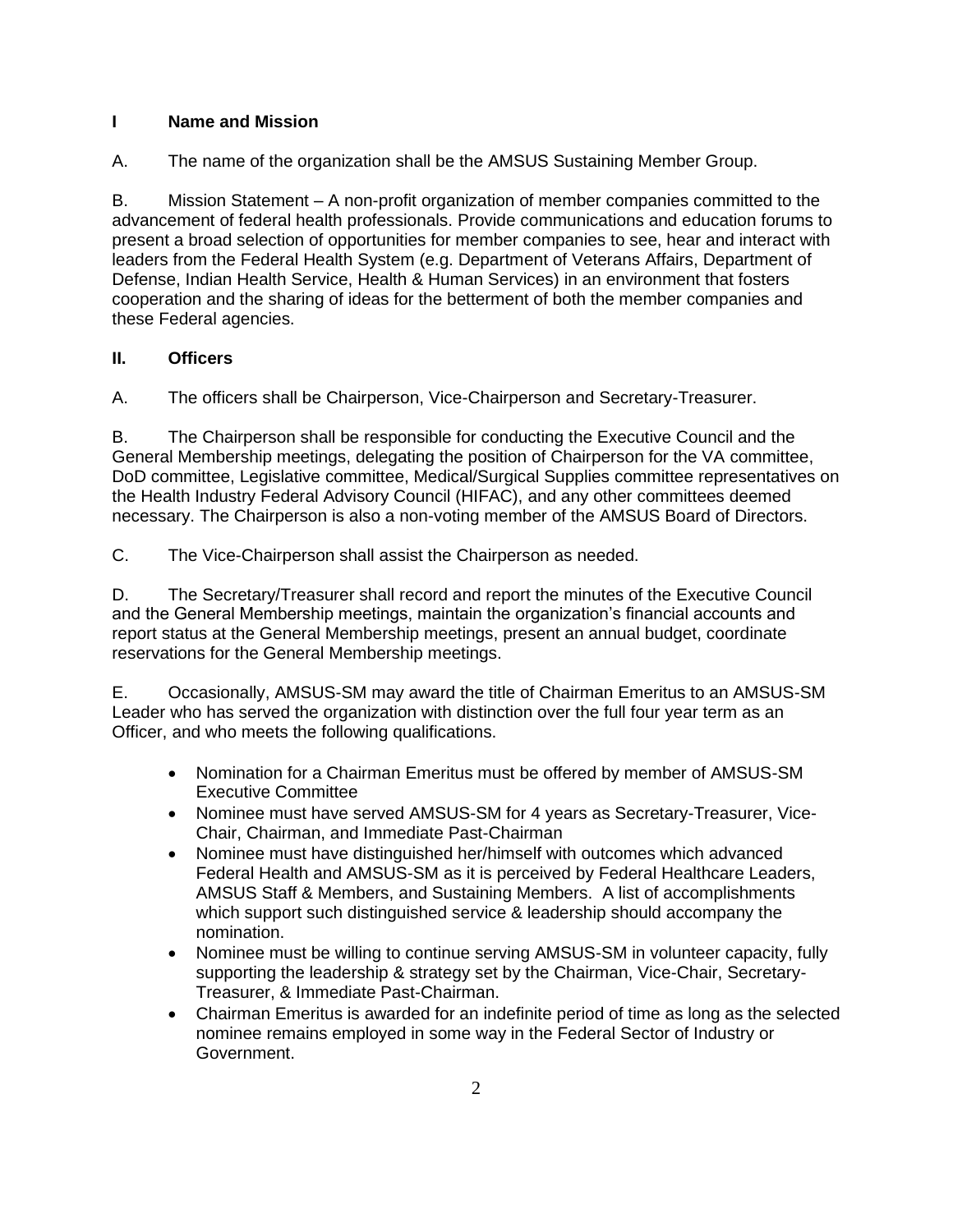#### **III. Membership**

A. The membership of this organization shall be composed of companies and their representatives that sell, or are in business to sell, products/services to the Federal Health System (e.g. Department of Veterans Affairs, Department of Defense, Indian Health Service, Public Health Service and Coast Guard.)This includes manufacturers of pharmaceuticals, manufacturers of medical/surgical products, manufacturers of medical equipment, medical/surgical distributors, drug wholesalers, consultants that focus on federal healthcare and publishers with a focus on federal healthcare.

#### B. Retired Members

A representative of a current company that retires and wishes to remain active in the AMSUS-SM organization can request that they be designated "Member Emeritus". This member designation only applies to retired representatives who are not working for any organization with a direct or indirect interest in federal healthcare. Member should have a minimum of 3-5 years participation in AMSUS-SM activities. Membership would be awarded by a majority vote of the member company representatives. While these individuals would not have voting privileges, they would pay a nominal annual membership fee, and would have the right to participate fully in all AMSUS-SM meetings and organization activities.

#### C. Voting

At an in-person SM Meeting

- a. Each member company shall have one vote.
- b. Companies must be present to vote
- c. Voting by Proxy is not permitted

During a virtual SM Meeting

a. Each member company shall have one vote

b. Primary member will receive survey request electronically and must respond within allocated time period

c. Voting by Proxy is not permitted

D. The annual membership dues amount will be determined by the AMSUS Board of Directors with input and recommendation from the AMSUS-SM Group. The Retired Membership fee shall be \$100.

E. The new member applicants must meet the definition of a member outlined in (Section III Membership sub-paragraph A) and shall be recommended by the AMSUS Membership Director and approved by the SM Executive Council. A representative of the applicant must be present at the next meeting after an approval has been granted for membership to provide a company overview. Any member whom opposed a new member company approved by the SM Executive Council has 15 days to voice their concern to the Chairman for consideration by the SM Executive Council. Any opposition to a new member approved by the SM Executive Council must then go to a full membership vote within 30 days.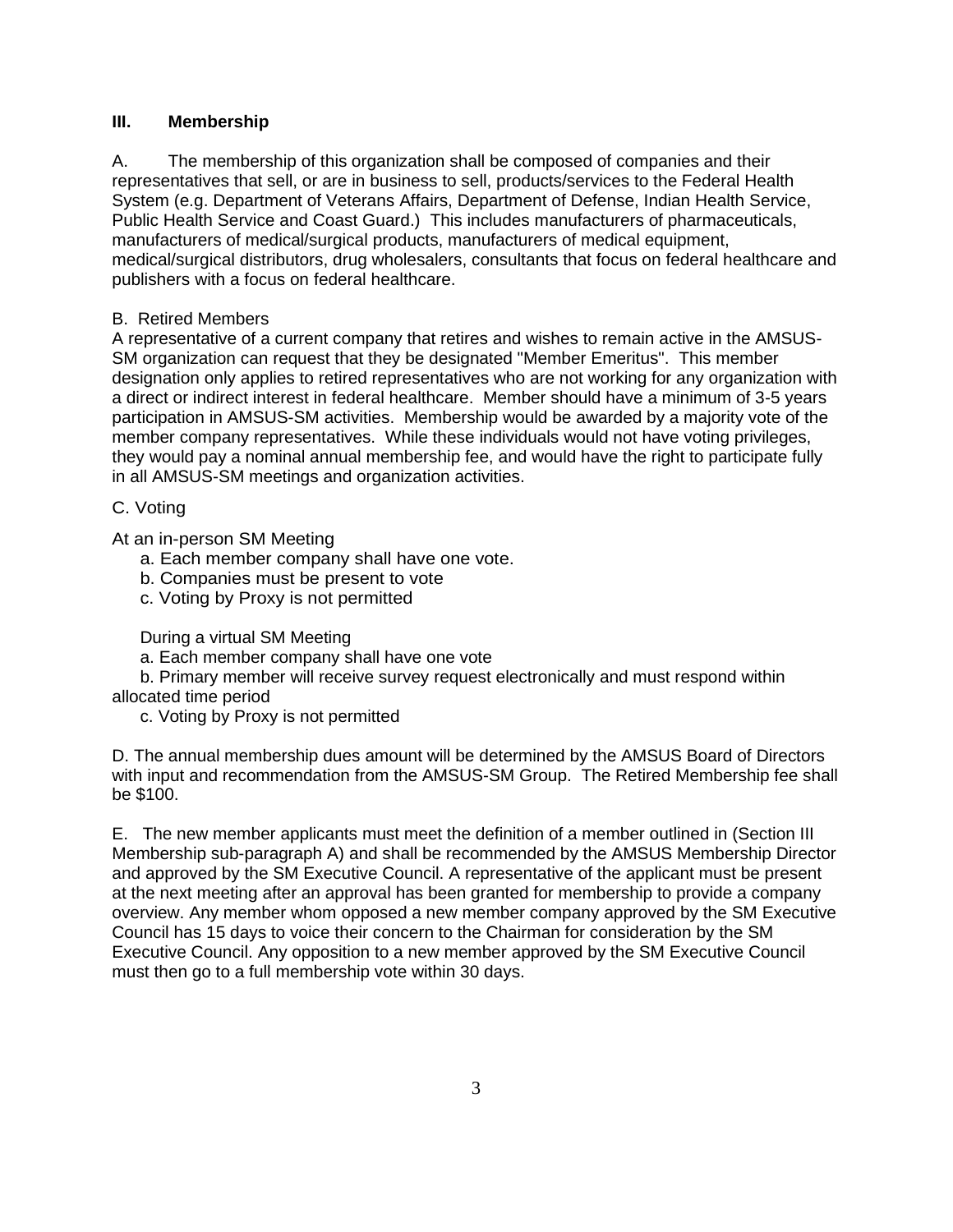# **IV. Committees**

A. Chairperson shall appoint two co-chairs for DoD Liaison Committee. The mission of this committee is to provide information and increase awareness on key issues and initiatives to the Sustaining Membership on DoD Healthcare System.

B. Chairperson shall appoint two co-chairs for the VA Liaison Committee. The mission of this committee is to provide information/awareness on key issues and initiatives to the Sustaining Membership on the VA Healthcare delivery system.

C. Chairperson shall appoint two co-chairs for the Legislative Liaison Committee. The mission of the committee is to provide information/awareness on key issues and initiatives to the Sustaining Membership on legislation that may impact the membership.

D. Chairperson shall appoint two co-chairs for the Public Health Service Liaison Committee. The mission of the committee is to provide information/awareness on key issues and initiatives to the membership that apply to medical equipment and supplies.

E. Chairperson shall appoint such other committees as deemed necessary.

G. All member company representatives will participate in one of the committees listed above.

# **V. Health Industry Federal Advisory Council**

A. The Health Industry Federal Advisory Council (HIFAC) shall have appropriate representation from the Sustaining Membership. The representatives will be selected on the basis of interest to our Federal customers and Federal Government sales.

B. Industry representatives will be rotated periodically to insure diversity and opportunity, and will be nominated by the Sustaining Membership Chairperson

## **VI. Meetings**

A. The General Membership meetings shall be conducted quarterly. Meetings are open to members and invited guests only. The Chairperson shall extend invitations to guests.

B. The Executive Council shall be composed of the Chairperson, Vice Chairperson, Secretary/Treasurer, Immediate Past Chairperson, and Chairpersons of the VA, DoD, Medical Equipment and Supplies and Legislative Committees, and Chairpersons of such other committees as deemed necessary, appointed by the Chairperson, and shall meet at the discretion of the Chairperson as needed.

C. It is expressly understood that quarterly meetings of AMSUS-SM Group are for association business and education of members. Representatives shall not solicit other members in the interest of their own organizations